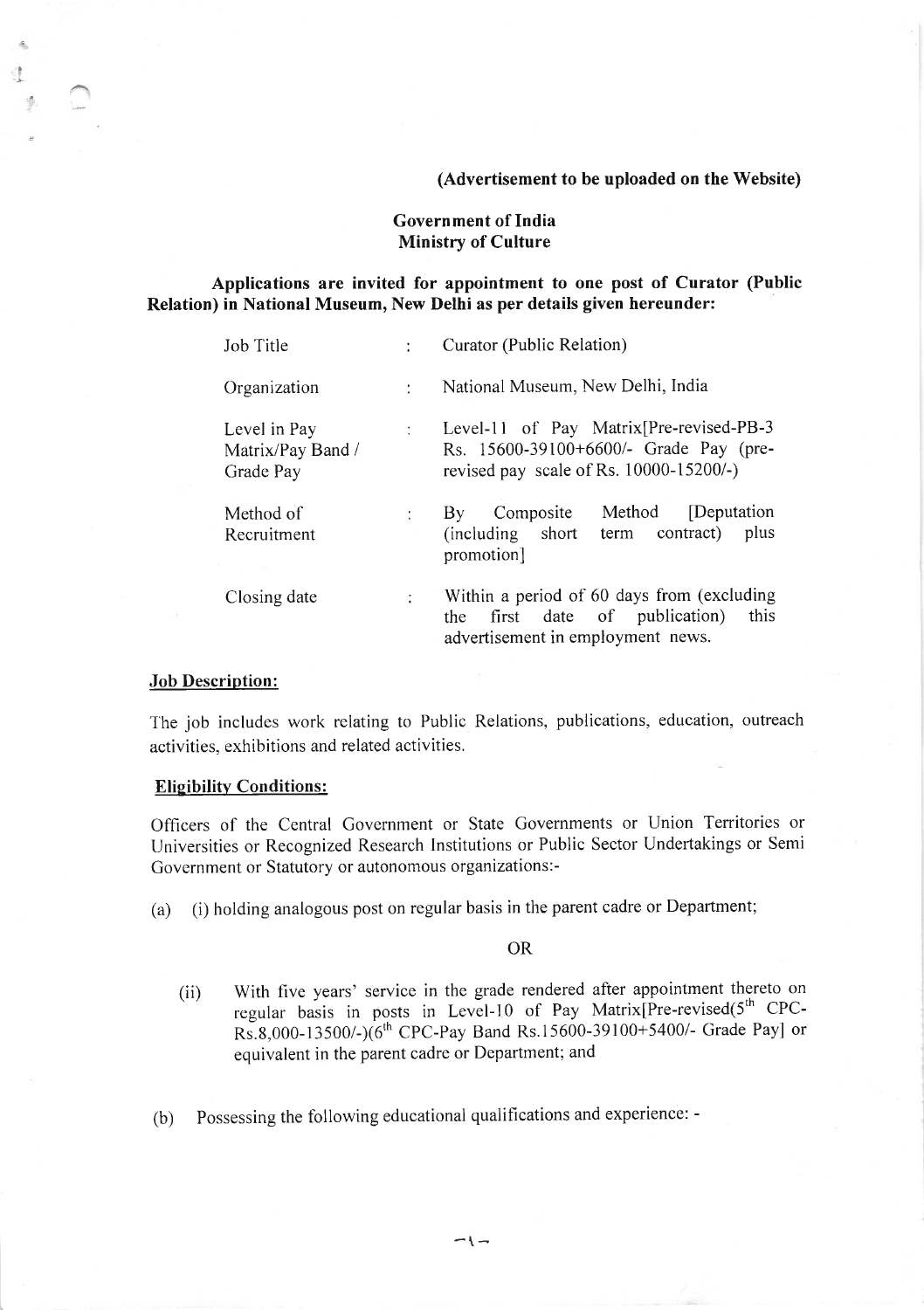## Essential

 $\Lambda$ 

A. (i) Master's Degree of a recognized University or equivalent in History or Sanskrit or Pali or Prakrit or Persian or Arabic or Archaeology or Anthropology or Fine Arts or History of Art; and

(ii) Diploma in Museology of a recognized university or institution or equivalent.

(iii) Five years' experience in a museum of National or Regional importance under the control of Central Government or State Governments or Union Territories including one year's practical experience in collection, conservation / preservation and exhibition of art objects.

## OR

B. (i) Master's Degree of a recognized University or equivalent in Museology with History as a subject at Bachelor's Degree level.

(ii) Five years' experience in a museum of National or Regional importance under the control of Central Government or State Governments or Union Territories including one year's practical experience in collection, conservation / preservation and exhibition of art objects.

## OR

C. (i) M. Phil Degree or equivalent in History or Sanskrit or Prakrit or Pali or Persian or Arabic or Archaeology or Anthropology or Fine Arts or History of Art;

## OR

M. Phil Degree from a recognized university or equivalent in Museology with History as subject at Bachelor's Degree level.

(ii) Three years' experience in a museum of National or Regional importance under the control of Central Government or State Government or Union Territories including one years' practical experience in collection, conservation / preservation and exhibition of art objects.

# Desirable

Ph. D. Degree from a recognized university or equivalent in one of the subjects mentioned in essential qualifications.

The departmental Deputy Curator (Pre-Columbian and Western Art) or Deputy Curator (Jewellery) or Deputy Curator (Arms and Armours) in Level-IO of Pay Matrix[Prerevised Rs. 8000-13500/- [Pre-revised (Revised Pay Band Rs. 15600-39100+5400/- Grade Pay)] with five year's regular service in the grade shall also be considered along with outsiders and in case he / she is selected for appointment to the post the same shall be deemed to have been filled by promotion.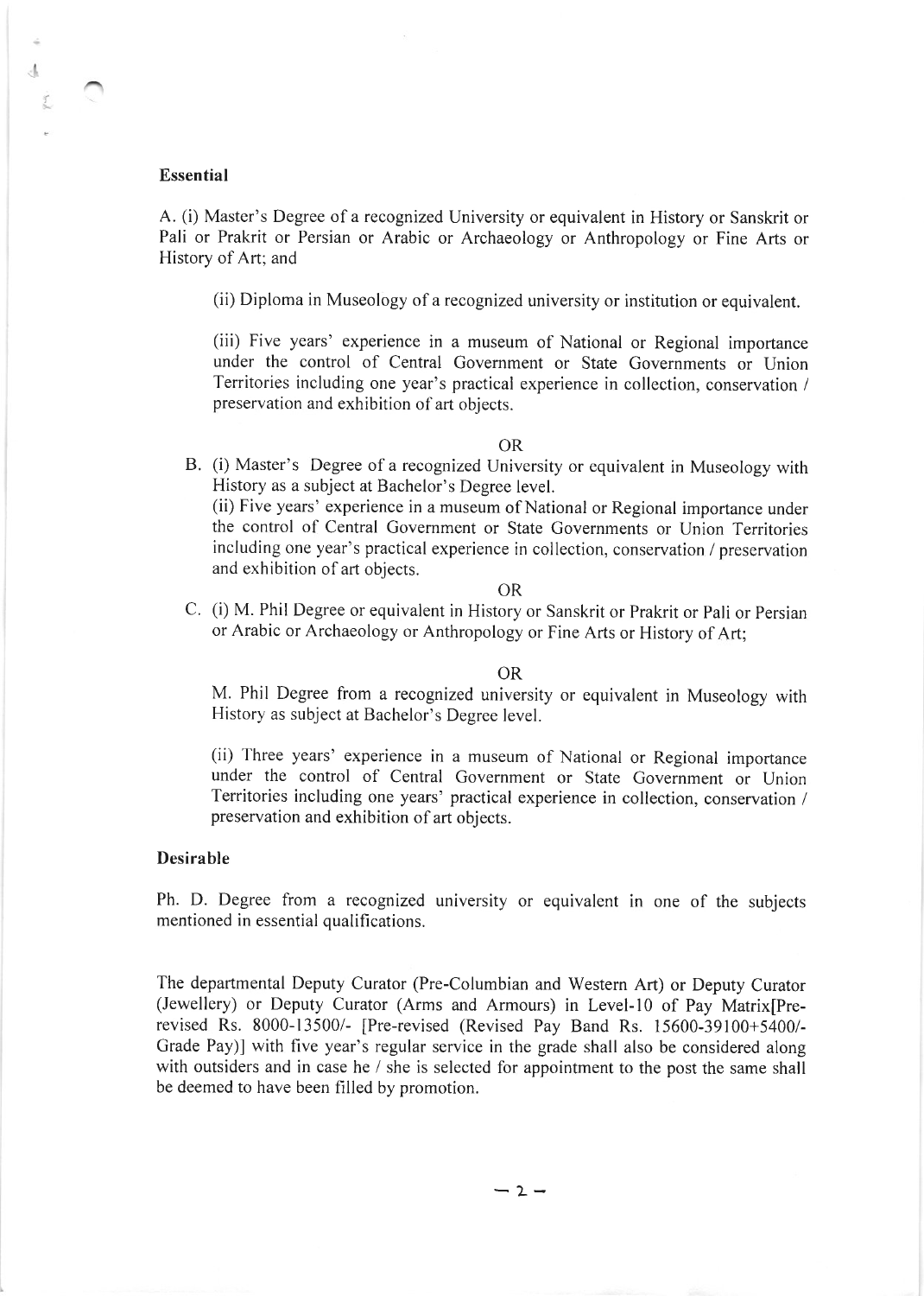The departmental officers in the feeder category who are in the direct line of promotion shall not be eligible for consideration for appointment on deputation. Similarly, deputationist shall not be eligible for consideration for appointment by promotion.

### Period of Deputation:

Period of deputation (including short term contract) including the period of deputation (including short term contract) in another ex-cadre post held immediately preceding this appointment in the same or some other organization / department of the Central Govt. shall ordinarily not exceed three years.

### Aee Limit

I

The maximum age limit for appointment by deputation (ISTC) shall not be exceeding 56 years as on the closing date of receipt of applications.

### How to apply:

The applications in duplicate in the enclosed prescribed proforma(Annexure-I) and complete up to date ACR dossiers of the officer (last 5 years-each page duly attested by an officer not below the rank of Under Secretary to Govt. of India) who can be spared in the event of their selection along with (i) vigilance clearance, (ii) integrity certificate, (iii) cadre clearance, and (iv) major / minor penalty statement for the last 10 years should reach the Under Secretary (Museum-I), Ministry of Culture, Room No. 210-D, Shastri Bhawan, New Delhi-110115 through proper channel within a period of 60 days from the date(excluding the first date of publication) of advertisement in the Employment News. Applications received after the due date or otherwise incomplete will not be considered and stand rejected. The applications/CV not accompanied by supporting certificates/documents in support of Qualification and Experience claimed by the candidates would not be processed for determining the eligibility of the candidates for the selection.

## Closing date:

Within a period of 60 days from the date (excluding the first date of publication) of advertisement in the employment news. Applications received after the last date or otherwise found incomplete will not be considered and stand rejected.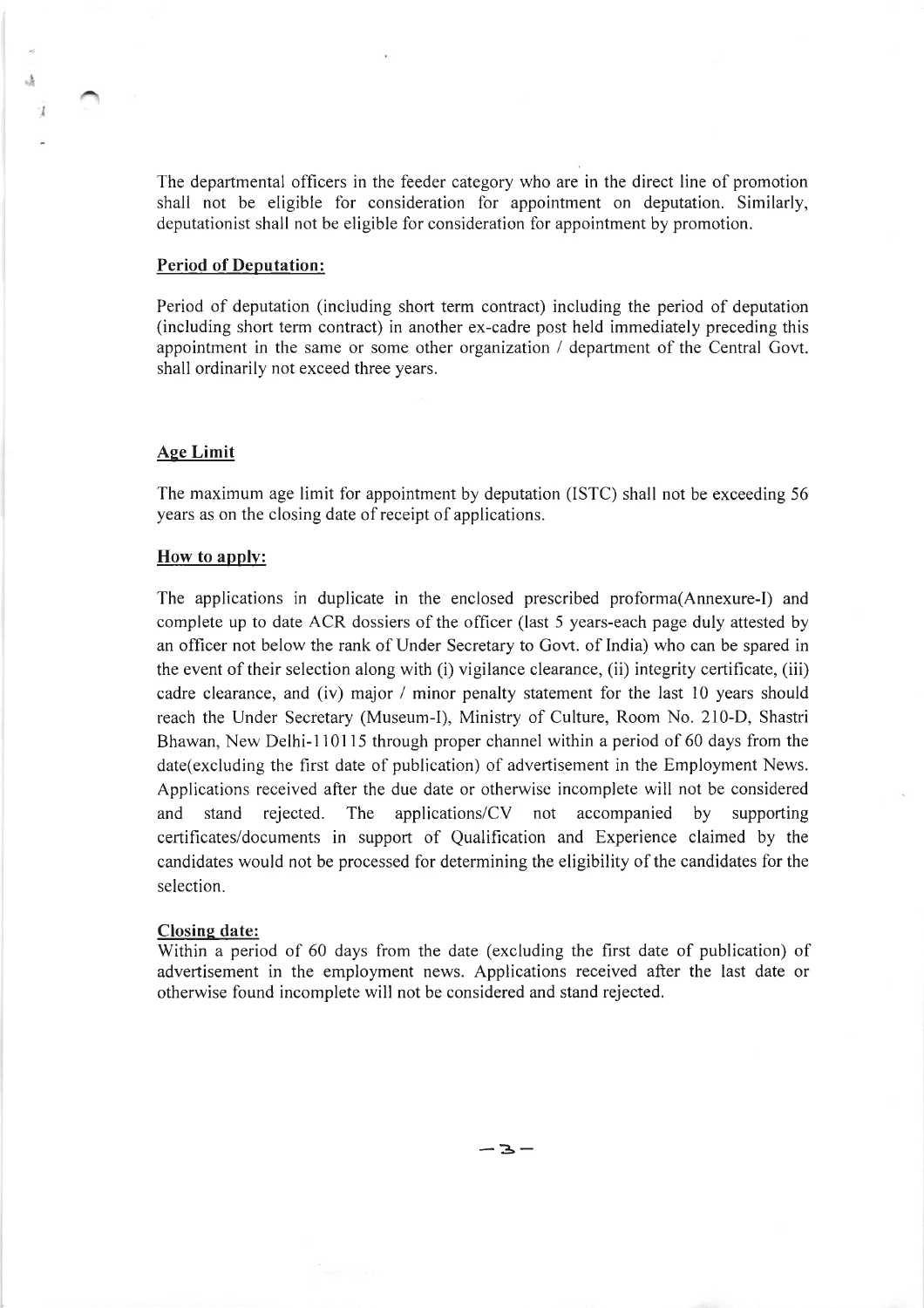# ANNEXURE-I

|                                                                           | BIO-DATA/ CURRICULUM VITAE PROFORMA FOR FILLING OF THE FOST OF<br>CURATOR(PUBLIC RELATION) IN LEVEL-11 OF PAY MATRIX IN NATIONAL |
|---------------------------------------------------------------------------|----------------------------------------------------------------------------------------------------------------------------------|
| <b>MUSEUM,NEW DELHI</b>                                                   |                                                                                                                                  |
| 1. Name and Address                                                       |                                                                                                                                  |
| (in Block Letters)                                                        |                                                                                                                                  |
| 2. Date of Birth (in Christian era)                                       |                                                                                                                                  |
| 3.i) Date of entry into service                                           |                                                                                                                                  |
| ii) Date of retirement under                                              |                                                                                                                                  |
| Central/State Government Rules                                            |                                                                                                                                  |
| 4. Educational Qualifications                                             |                                                                                                                                  |
| 5. Whether Educational<br>and<br>other                                    |                                                                                                                                  |
| qualifications required for the post are                                  |                                                                                                                                  |
| satisfied. (If any qualification has                                      |                                                                                                                                  |
| been treated as equivalent to the one                                     |                                                                                                                                  |
| prescribed in the Rules, state the                                        |                                                                                                                                  |
|                                                                           |                                                                                                                                  |
| authority for the same)                                                   | Qualifications/ experience possessed by the officer                                                                              |
| Qualifications/ Experience required<br>as mentioned in the advertisement/ |                                                                                                                                  |
|                                                                           |                                                                                                                                  |
| vacancy circular                                                          | Eligibility:-                                                                                                                    |
| Eligibility:-<br>Officers of the Central Government or                    |                                                                                                                                  |
| State Governments or Union Territories                                    |                                                                                                                                  |
|                                                                           |                                                                                                                                  |
| or Universities or Recognized Research<br>Sector<br>Public                |                                                                                                                                  |
| Institutions<br>or                                                        |                                                                                                                                  |
| Undertakings or Semi Government or                                        |                                                                                                                                  |
| Statutory or autonomous organizations:-                                   |                                                                                                                                  |
| (a) (i) holding analogous post on                                         |                                                                                                                                  |
| regular basis in the parent cadre or                                      |                                                                                                                                  |
| Department; or<br>(ii) with 5 years' service in the grade                 |                                                                                                                                  |
| rendered after appointment thereto on                                     |                                                                                                                                  |
| regular basis in posts in the pay scale of                                |                                                                                                                                  |
|                                                                           |                                                                                                                                  |
| Rs. 8,000-13500/-[pre-revised (Revised<br>pay band Rs. 15600-39100+5400/- |                                                                                                                                  |
| Grade Pay)] or equivalent in the parent                                   |                                                                                                                                  |
|                                                                           |                                                                                                                                  |
| cadre or Department; and<br>(b)Possessing the following educational       |                                                                                                                                  |
| qualifications and experience:-                                           |                                                                                                                                  |
| <b>Essential:</b>                                                         | <b>Essential:</b>                                                                                                                |
| A.(i) Master's Degree of a recognized                                     |                                                                                                                                  |
| University or equivalent in History or                                    |                                                                                                                                  |
| Sanskrit or Pali or Prakrit or Persian or                                 |                                                                                                                                  |
| Archaeology<br>or<br>or                                                   |                                                                                                                                  |
| Arabic<br>Anthropology or Fine Arts or History of                         |                                                                                                                                  |
|                                                                           |                                                                                                                                  |
| Art; and<br>(ii) Diploma in Museology of a                                |                                                                                                                                  |
| recognized university or institution or                                   |                                                                                                                                  |
|                                                                           |                                                                                                                                  |
| equivalent.                                                               |                                                                                                                                  |

**THE VALUE DROEGDMA FOR FILLING HE THE POST OF** 

 $\ddot{\phantom{0}}$ 

 $-\iota$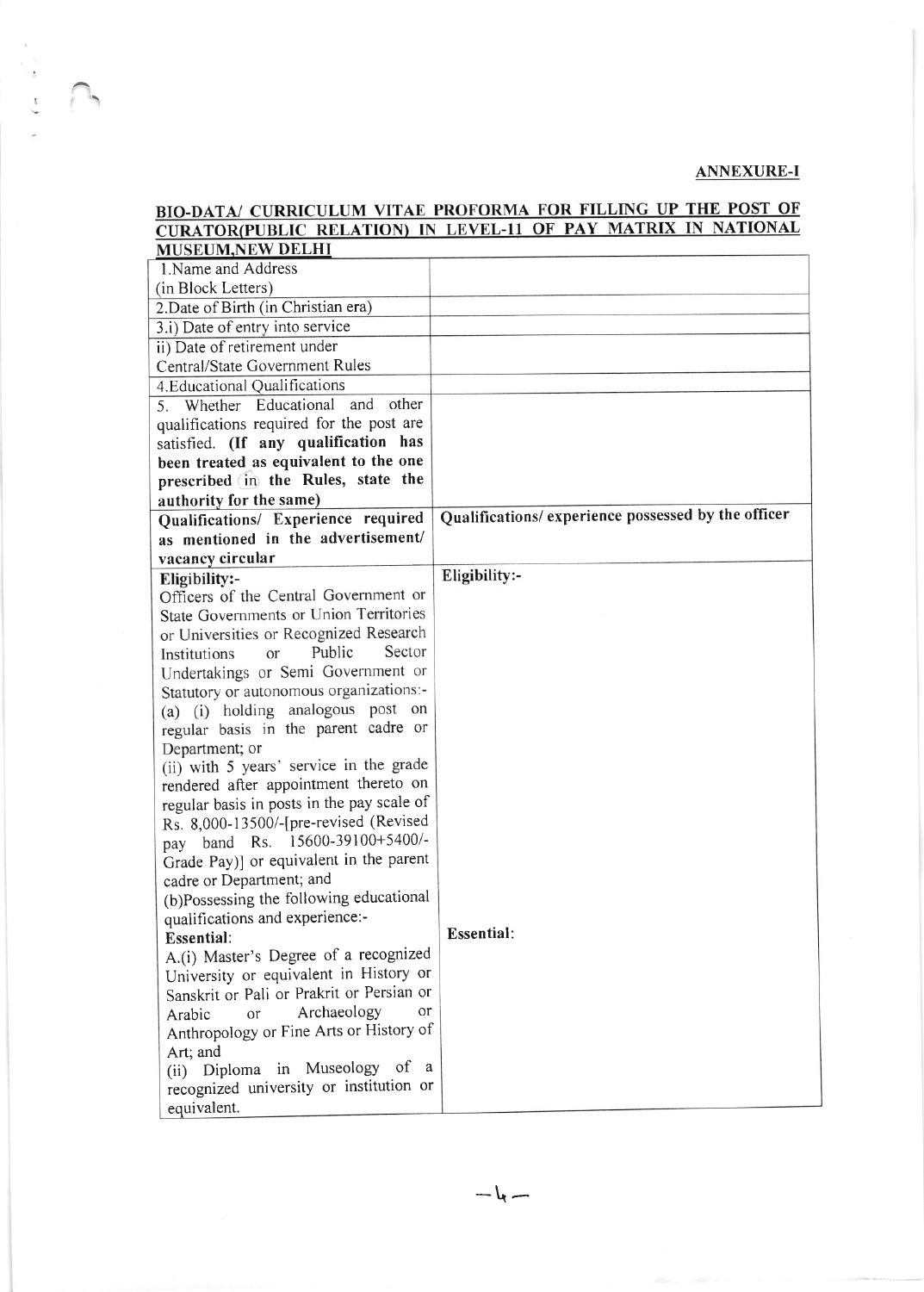(iii) Five years' experience in a museum of National or Regional importance under the control of Central Government or State Governments or Union Territories including one year's practical experience in collection. conservation/preservation and exhibition of art objects. **OR** B.(i) Master's Degree of a recognized University or equivalent in Museology

 $\overline{\phantom{a}}$ 

with History as a subject at Bachelor's Degree level. (ii) Five years' experience in a museum

of National or Regional importance under the control of Central Government or State Governments or Union Territories including one year's practical experience in collection. conservation / preservation and exhibition of art objects.

#### **OR**

C.(i) M. Phil Degree or equivalent in History or Sanskrit or Prakrit or Pali or Persian or Arabic or Archaeology or Anthropology or Fine Arts or History of Art;

#### **OR**

M. Phil Degree from a recognized university or equivalent in Museology with History as subject at Bachelor's Degree level.

(ii) Three year's experience in a museum of National or Regional importance under the control of Central State Government or Union or Territories including one year's practical experience in collection, conservation / preservation and exhibition of art objects.

#### Desirable:-

Desirable:-

Ph. D. Degree from a recognized university or equivalent in one of the subjects mentioned in essential qualifications.

5.1 Note: This column needs to be amplified to indicate Essential and Desirable Qualifications as mentioned in the RRs by the Administrative Ministry/Department/Office at the time of issue of Circular and issue of Advertisement in the Employment News.

5.2In the case of Degree and Post Graduate Qualifications Elective/ main subjects and subsidiary subjects may be indicated by the candidate.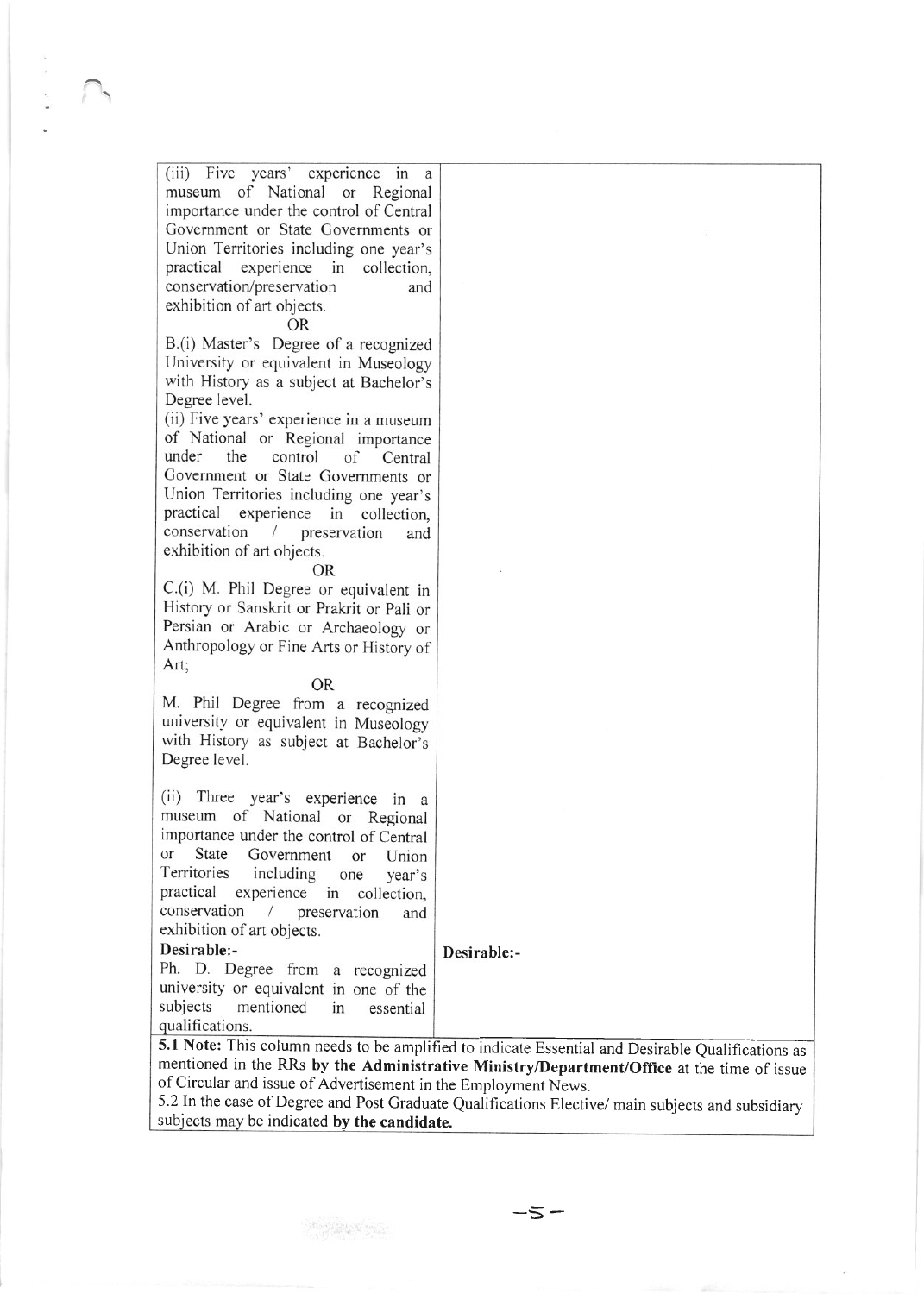6. Please state clearly whether in the light of entries made by you above, you meet the requisite Essential Qualifications and work experience of the post.

6.1 Note: Borrowing Departments are to provide their specific comments/ views confirming the relevant Essential Qualification/ Work experience possessed by the Candidate (as indicated in the Bio-data) with reference to the post applied.

by your signature, if the space below is insufficient. 7. Details of Employment, in chronological order. Enclose a separate sheet duly authenticated

| <u><i>Di four signature, ir the space below is mountedent.</i></u> |                   |    |                                  |  |  |                                 |
|--------------------------------------------------------------------|-------------------|----|----------------------------------|--|--|---------------------------------|
| Office/Institution                                                 | Post held on From | To | $*Pav$                           |  |  | Band and Nature of Duties (in ) |
|                                                                    | regular           |    | GradePay/Pay Scale detail)       |  |  |                                 |
|                                                                    | basis             |    | of the post held on highlighting |  |  |                                 |
|                                                                    |                   |    | regular basis                    |  |  | experience                      |
|                                                                    |                   |    |                                  |  |  | required for the post           |
|                                                                    |                   |    |                                  |  |  | applied for                     |
|                                                                    |                   |    |                                  |  |  |                                 |

\* Important : Pay-band and Grade Pay granted under ACP/MACP are personal to the officer and therefore, should not be mentioned . Only Pay Band and Grade Pay/ Pay scale of the post held on regular basis to be mentioned. Details of ACP/MACP with present Pay Band and Grade Pay where such benefits have been drawn by the Candidate, may be indicated as below;

| Office/Institution | Pay, Pay Band, and Grade Pay | From |  |
|--------------------|------------------------------|------|--|
|                    | drawn under ACP / MACP       |      |  |
|                    | Scheme                       |      |  |

| 8. Nature of present employment i.e. Adhoc                          |                                                                       |                        |                         |
|---------------------------------------------------------------------|-----------------------------------------------------------------------|------------------------|-------------------------|
| or Temporary or Quasi-Permanent or                                  |                                                                       |                        |                         |
| Permanent                                                           |                                                                       |                        |                         |
|                                                                     | 9. In case the present employment is held on                          |                        |                         |
| deputation/contract basis, please state-                            |                                                                       |                        |                         |
| a) The date of $\vert$ b) Period of                                 |                                                                       | c) Name of the parent  | d) Name of the post and |
| initial                                                             | appointment                                                           | office/organization to | Pay of the post held in |
| appointment                                                         | on deputation/                                                        | which the applicant    | substantive             |
|                                                                     | contract                                                              | belongs                | capacity in the parent  |
|                                                                     |                                                                       |                        | organisation            |
|                                                                     | 9.1 Note: In case of Officers already on deputation, the applications |                        |                         |
|                                                                     | of such officers should be forwarded by the parent cadre/             |                        |                         |
| Department along with Cadre Clearance, Vigilance Clearance and      |                                                                       |                        |                         |
| Integrity certificate.                                              |                                                                       |                        |                         |
| 9.2 Note: Information under Column $9(c)$ & (d) above must be given |                                                                       |                        |                         |
|                                                                     | in all cases where a person is holding a post on deputation outside   |                        |                         |
| the cadre/ organization but still maintaining a lien in his parent  |                                                                       |                        |                         |
| cadre/ organisation                                                 |                                                                       |                        |                         |
|                                                                     | 10. If any post held on Deputation in the past                        |                        |                         |
|                                                                     | by the applicant, date of return from the last                        |                        |                         |
| deputation and other details.                                       |                                                                       |                        |                         |
| 11. Additional details about present                                |                                                                       |                        |                         |
| employment:                                                         |                                                                       |                        |                         |
| Please state whether working under                                  |                                                                       |                        |                         |